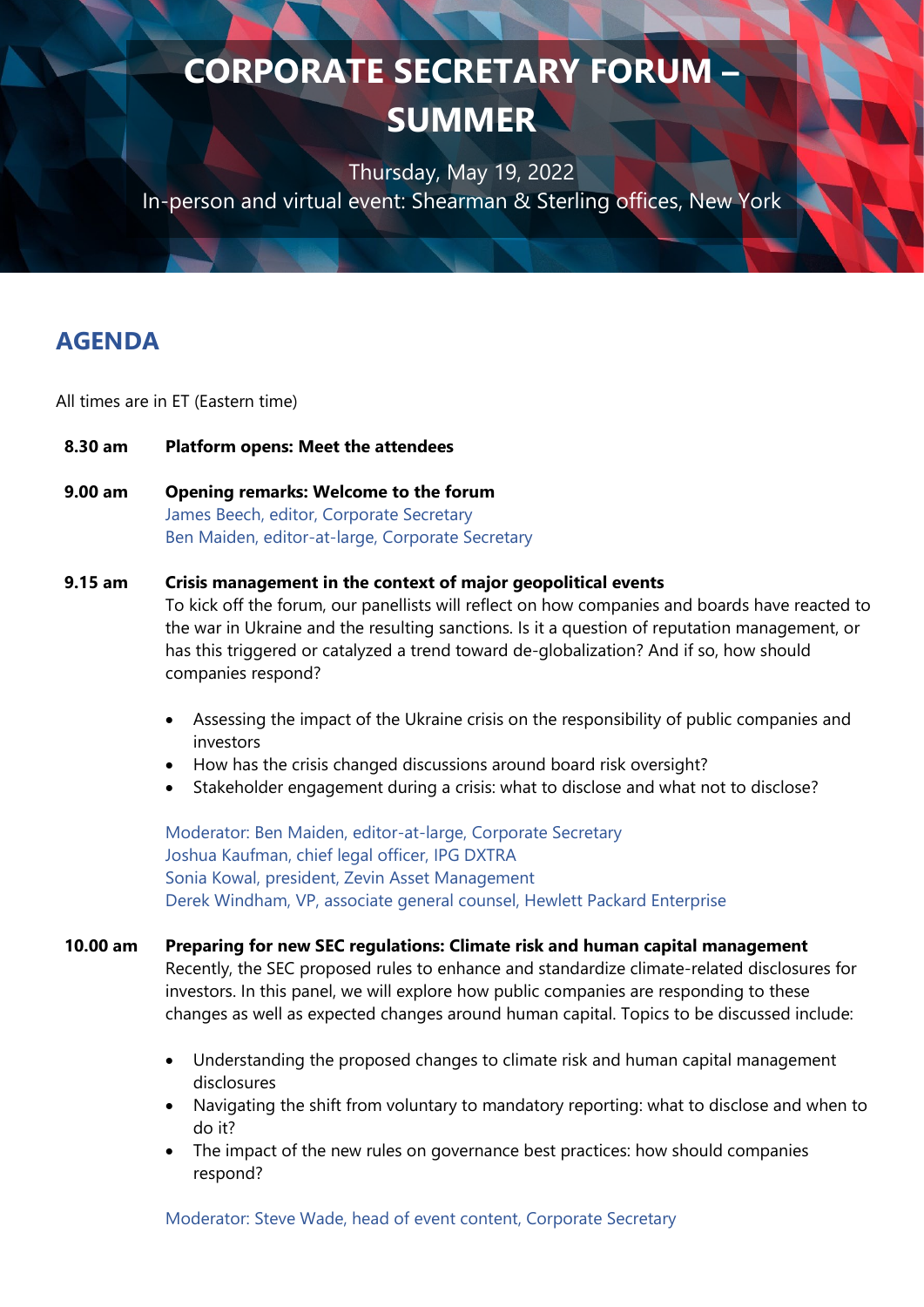Thursday, May 19, 2022

In-person and virtual event: Shearman & Sterling offices, New York

Gillian Emmett Moldowan, partner, Shearman & Sterling

#### **10.30 am Morning break**

#### **10.45 am Keeping your board relevant in 2022 and beyond**

There is no 'one size fits all' method of evaluating your board, but any approach needs to be dynamic, comprehensive, and increasingly transparent. In this session, we will cover recent board evaluation trends and share best practices for adopting an effective evaluation strategy tailored to your business needs.

- Understanding and responding to the emerging challenges regarding board dynamics and leadership
- Continuing to monitor your board's skills and deficits with changing business needs
- Ensuring relevant opportunities, issues and feedback are communicated and acted upon

Moderator: Ben Maiden, editor-at-large, Corporate Secretary Deborah Rubin, senior partner and head of board & CEO services, RHR International LLP

#### **11.15 am Managing a transition from shareholder primacy to stakeholder capitalism**

The discussion around stakeholder capitalism continues to gain momentum. Most recently, the war in Ukraine has put public companies under the spotlight, challenging them to respond in the best interests of their communities, employees and suppliers rather than focussing solely on shareholder interests. This panel will discuss how governance professionals and boards can adopt a stakeholder capitalist approach in a way that benefits their company's long-term success. We will cover:

- How is the momentum behind stakeholder capitalism impacting governance professionals?
- Company purpose and culture in the age of ESG, and what to include in your proxy statement
- Measuring progress effectively: stakeholder impact assessments and the value of third parties
- How has the shift towards stakeholder capitalism impacted shareholder engagement?

Moderator: Steve Wade, head of event content, Corporate Secretary Byron Loflin, global head of board advisory, Nasdaq Martin Whittaker, CEO, JUST Capital Josh Zinner, CEO, ICCR

### **12.00 pm ESG and the board: Governance structures and effective oversight**

The regulatory landscape of ESG is changing rapidly. But the pressures companies face go well beyond adhering to regulation: the most significant pressure comes from investors,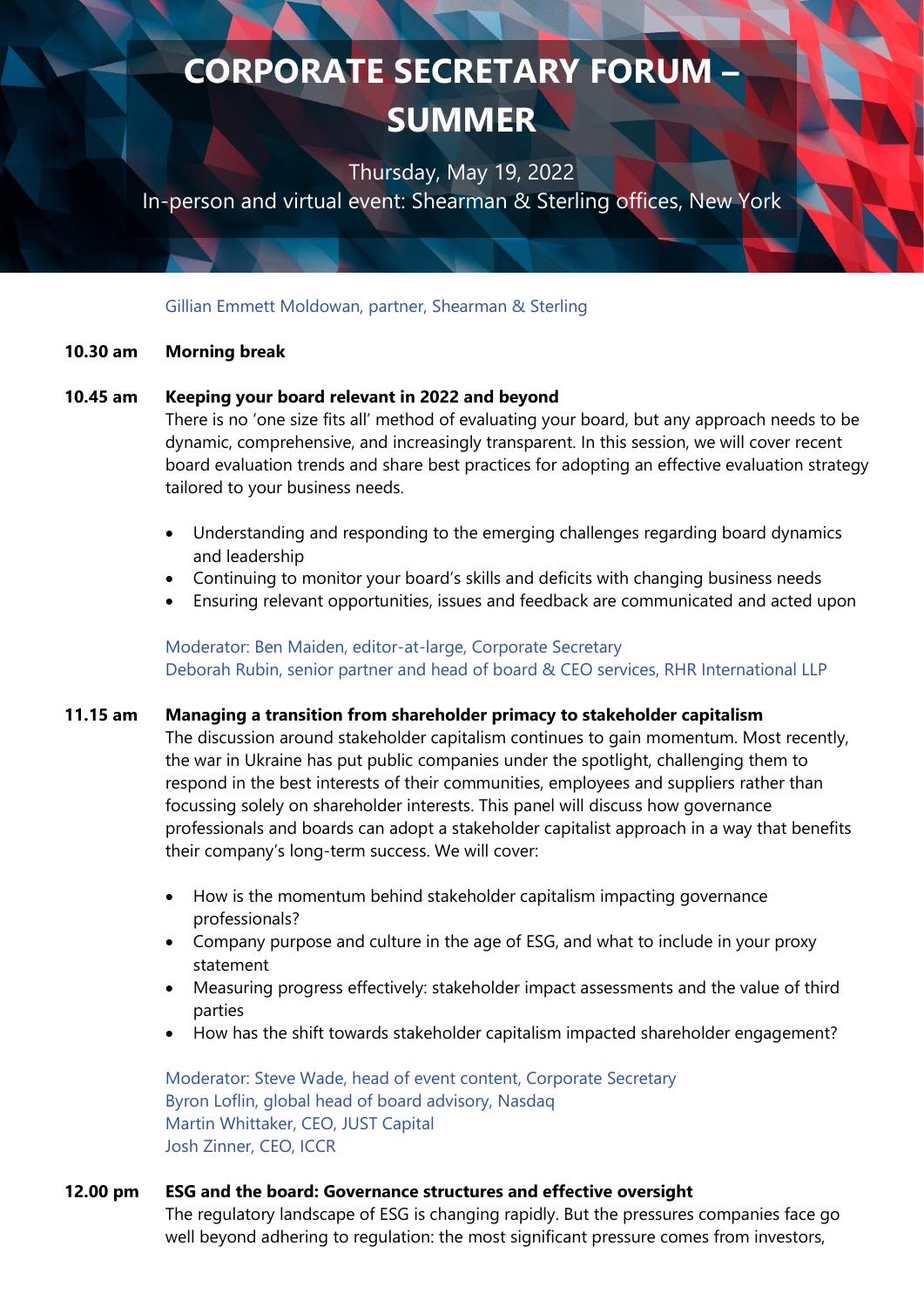Thursday, May 19, 2022

In-person and virtual event: Shearman & Sterling offices, New York

employees, and the wider public. As a result, board oversight of ESG needs to respond to the needs of its stakeholders, and the agenda needs to be framed to tackle these issues effectively. Here we will discuss:

- What are effective committee structures and board reporting processes?
- How should the board engage with investors and other stakeholders on ESG?
- How can governance teams ensure the board has access to the best sources of information and expertise?
- What are successful ways to assess and meet board training needs?

Moderator: Ben Maiden, editor-at-large, Corporate Secretary Alessia Falsarone, managing director, PineBridge Investments Bobbie King Jr., deputy chief legal officer, Hannon Armstrong Derek Windham, VP, associate general counsel, Hewlett Packard Enterprise

### **12.45 pm Lunch**

### **1.45 pm Evolving the discussion on diversity, equity and inclusion: How is the industry progressing?**

Diversity, equity and inclusion efforts have been among the top governance priorities over the last year. As the industry looks ahead to 2022, it is important to assess where the industry stands now, how governance professionals can support a company's progress and where to focus your attention. In this session, attendees can discuss:

- The steps companies have taken in the last year to increase diversity in their boards and workforces and how governance professionals can support this
- Some of the notable state-specific changes and developments and how these are changing the overall landscape
- How companies have disclosed their diversity, equity and inclusion policies and what shareholders are looking for

Steve Wade, head of event content, Corporate Secretary Nita Chhinzer, associate professor, department of management, University of Guelph Courtney Kamlet, vice president, associate general counsel and corporate secretary, Vontier Marvin Owens, chief engagement officer, Impact Shares

### **2.30 pm Afternoon break**

### **2.45 pm Mitigating cyber-security risks and building board resilience**

Perhaps one of the greatest legacies of the pandemic on how companies operate is the acceleration of the digital transformation and unprecedented reliance on technology. As more companies adopt long-term remote working policies, and in conjunction with the SEC's